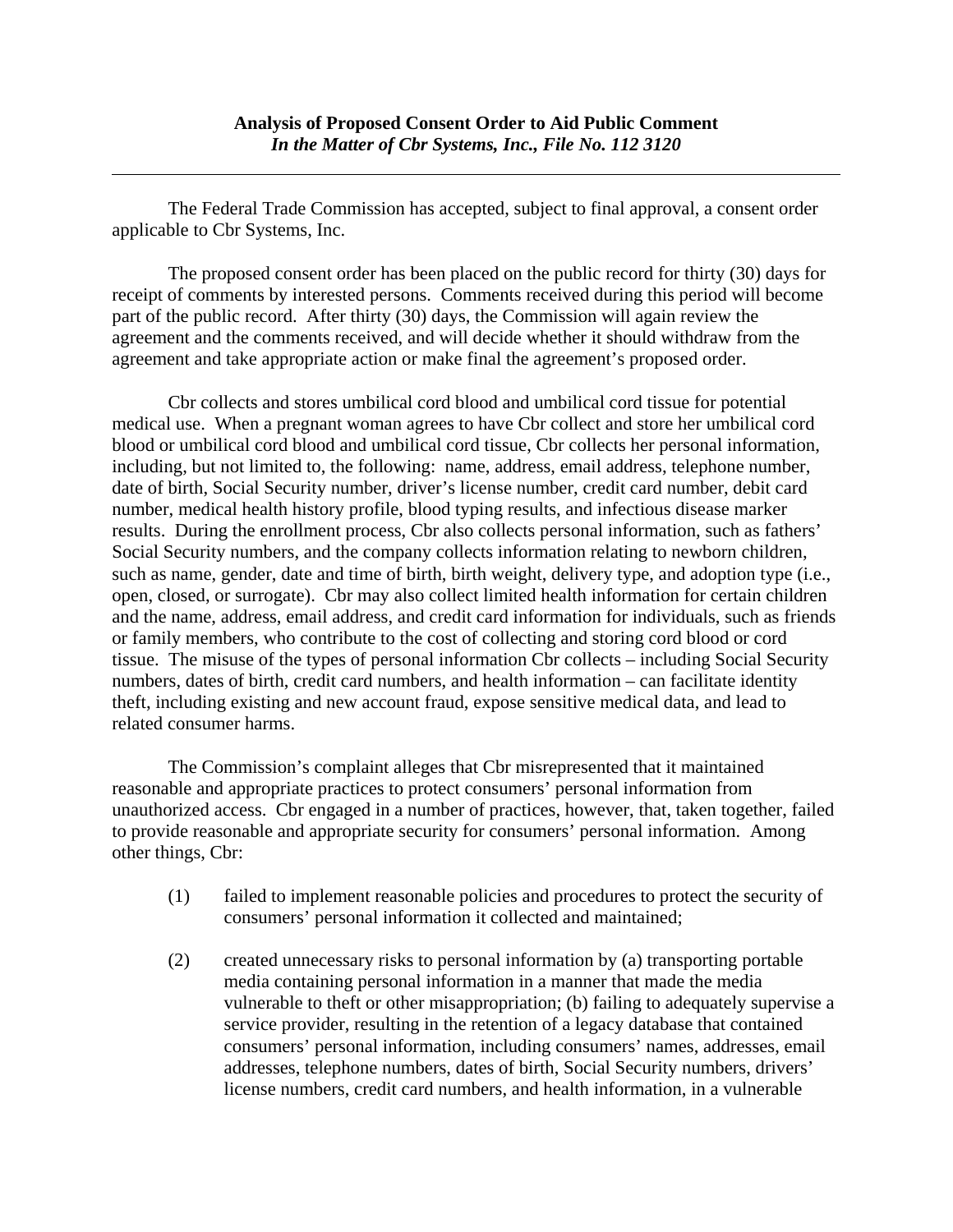format on its network; (c) failing to take reasonable steps to render backup tapes or other portable media containing personal information or information that could be used to access personal information unusable, unreadable, or indecipherable in the event of unauthorized access; (d) not adequately restricting access to or copying of personal information contained in its databases based on an employee's need for information; and (e) failing to destroy consumers' personal information for which Cbr no longer had a business need; and

(3) failed to employ sufficient measures to prevent, detect, and investigate unauthorized access to computer networks, such as by adequately monitoring web traffic, confirming distribution of anti-virus software, employing an automated intrusion detection system, retaining certain system logs, or systematically reviewing system logs for security threats.

The complaint further alleges that these failures contributed to a December 2010 incident in which hundreds of thousands of consumers' personal information was unnecessarily exposed. On December 9, 2010, a Cbr employee removed four backup tapes from Cbr's San Francisco, California facility and placed them in a backpack to transport them to Cbr's corporate headquarters in San Bruno, California, approximately thirteen miles away. The backpack contained the four Cbr backup tapes, a Cbr laptop, a Cbr external hard drive, a Cbr USB drive, and other materials. At approximately 11:35 PM on December 13, 2010, an intruder removed the backpack from the Cbr employee's personal vehicle. The Cbr backup tapes were unencrypted, and they contained consumers' personal information, including, in some cases, names, gender, Social Security numbers, dates and times of birth, drivers' license numbers, credit/debit card numbers, card expiration dates, checking account numbers, addresses, email addresses, telephone numbers, and adoption type (i.e., open, closed, or surrogate) for approximately 298,000 consumers. The Cbr laptop and Cbr external hard drive, both of which were unencrypted, contained enterprise network information, including passwords and protocols, that could have facilitated an intruder's access to Cbr's network, including additional personal information contained on the Cbr network.

The proposed order contains provisions designed to prevent Cbr from engaging in the future in practices similar to those alleged in the complaint.

Part I of the proposed order prohibits misrepresentations about the privacy, confidentiality, security, or integrity of personal information collected from or about consumers. Part II of the proposed order requires Cbr to establish and maintain a comprehensive information security program that is reasonably designed to protect the security, confidentiality, and integrity of personal information collected from or about consumers. The security program must contain administrative, technical, and physical safeguards appropriate to Cbr's size and complexity, nature and scope of its activities, and the sensitivity of the information collected from or about consumers. Specifically, the proposed order requires Cbr to:

 designate an employee or employees to coordinate and be accountable for the information security program;